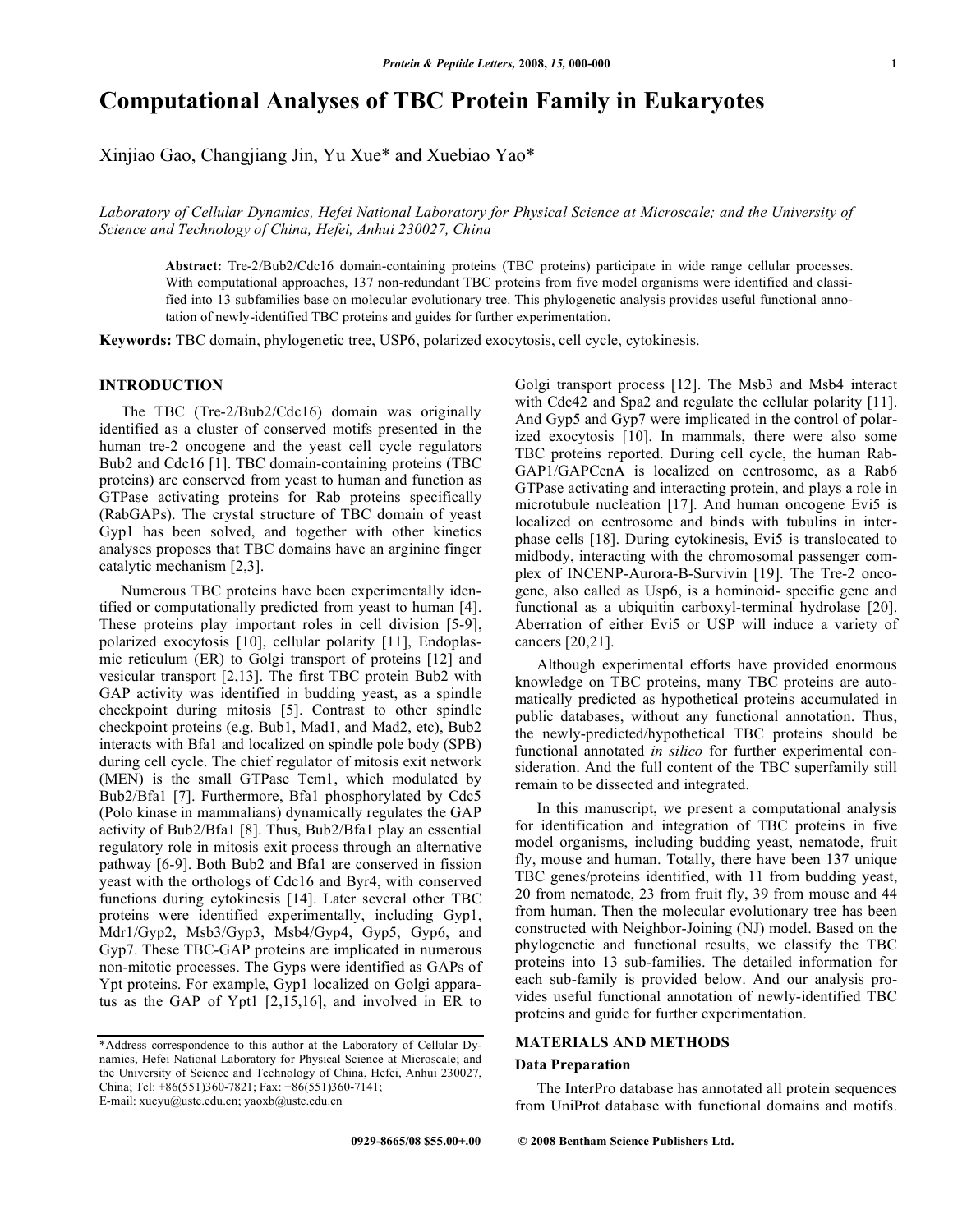The TBC domain in InterPro database is recorded as Rab-GAP/TBC (IPR000195). Totally, there are 1,554 proteins annotated as TBC domain-containing proteins.

 In this work, we retrieve all the protein sequences of TBC proteins of five model organisms, including *Saccharomyces cerevisiae* (budding yeast), *Caenorhabditis elegans* (nematode), *Drosophila melanogaster* (fruit fly), *Mus Musculus* (mouse) and *Homo sapiens* (human). And 348 TBC proteins are obtained, with 22 from budding yeast, 28 from nematode, 52 from fruit fly, 106 from mouse and 140 from human.

#### **Redundant Cleaning**

 The sequence data from UniProt are highly redundant, e.g., some proteins are transcribed from a same gene differing only by a few amino acids, and many of them are alternative splicing isoforms. To obtain a non-redundant data set of TBC proteins, we developed a simple but faster computational program.

 All the sequences of TBC proteins were mapped on the entire genomes of budding yeast, nematode, fruit fly, mouse and human by BLAT [22], which is useful for localization positioned of a protein or DNA sequence on its genome. All coordinates of the TBC proteins were obtained. If the coordinates of two proteins are the same or their coordinates are overlapped, the shorter one is discarded. Totally 137 unique TBC proteins were identified.

# **Multiple Sequence Alignment and Phylogenic Analyses**

 Since all the TBC proteins contain the conserved TBC domains, we retrieved these TBC domains of the TBC proteins. The sequences of the TBC domains were aligned with ClustalX (Version 1.83) with default parameters as previously described [23].

 Then the molecular evolutionary NJ tree with Poisson Correction (PC) was constructed with MEGA program (Version 3.1) [24]. And the Bootstrap testing was also deployed to promise the accuracy of the topology of the phylogenetic tree.

 Based on the phylogenetic and functional analyses, we classified 137 TBC proteins into 13 subfamilies.

#### **RESULTS AND DISCUSSION**

### **137 Unique TBC Proteins in Five Model Organisms**

 Previously computational analysis has predicted 24 and 52 TBC gene in fruit fly and human, separately [4]. During database updated, many entries will also be updated, and many novel TBC proteins will be discovered. Since without genomic localization, several proteins may turn out to be the same gene as redundant data. Also, InterPro database automatically annotate 1,554 proteins containing TBC domains in all available organisms.

 In this work, we focused on the TBC proteins identification among five model organisms, including *Saccharomyces cerevisiae* (budding yeast), *Caenorhabditis elegans* (nematode), *Drosophila melanogaster* (fruit fly), *Mus Musculus* (mouse) and *Homo sapiens* (human). First, we scanned all the protein sequences of the proteome of the five organisms with InterProScan [25]. The sequences with RabGAP/TBC (IPR000195) hits were preserved for further analysis. And totally, there were 363 TBC protein sequences reserved.

 Since the data set was highly redundant with many proteins transcribed from the same genes, we localized all the protein sequence of TBC proteins onto their genomes, respectively. The BLAT program was employed [22]. And the coordinates of the TBC proteins were gained. We compared the coordinates of the TBC proteins pairwisely for each organism. If the coordinates of two TBC proteins were the same or overlapped, the shorter sequence was discarded.

 Finally 137 unique TBC proteins were computationally identified including 11 from budding yeast, 20 from nematode, 23 from fruit fly, 39 from mouse and 44 from human.

 There are several popular databases developed for functional domain annotation with various algorithms, including PROSITE, Pfam, SMART and InterPro, etc. We searched these databases for annotated TBC proteins, with 300, 302, 186 and 348 hits in PROSITE, Pfam, SMART and InterPro databases, respectively (Table **1**). Although the total numbers of TBC proteins are much more than our results, there are too many redundant records in these databases. And also, these databases are not integrated with several entries missed. For example, a typical TBC protein HsTbc1d13 (Q9NVG8) can not be detected by PROSITE.

#### **Phylogenic Analysis of TBC Superfamily Members**

 Although numerous TBC proteins were identified in yeast and mammalians, the functional and evolutionary relationships among these proteins are still elusive and remain to be elucidated. To address the question, we performed a phylogenetic analysis for TBC superfamily and classify the TBC proteins into several sub-families, based on functional and evolutionary results.

 Firstly, we retrieved all the TBC domain sequences from the TBC proteins. Then the domain sequences were aligned by ClustalX (Version 1.83) with default parameters as previously described [23]. The molecular evolutionary NJ tree with PC was constructed with MEGA program (Version 3.1) [24]. The Bootstrap evaluation was also employed to avoid irresponsible topologies. We also tried Minimum Evolution (ME) model to construct the evolutionary tree, with little difference with NJ tree. The NJ tree is un-root and shown in Fig. **1**.

### **The Sub-Families Classification of TBC Proteins**

 Based on phylogenetic analyses and existed functional annotations, we classified the 137 unique TBC proteins into 13 subfamilies shown in Fig. **1**. Each group has the special subcellular localizations and plays different roles in various cellular processes.

 The TBC-1 sub-family contains 8 proteins. The Tbc1d10a of human (Swissprot ID: Q9BXI6) or mouse (P58802), also named as EPI64 (EBP50-PDX interactor of 64 kDa), was identified as a GAP specific for the small GTPase Rab27A [26]. The DTYLA mutation of TBC domain of Tbc1d10a/EPI64 will eliminate its function to in-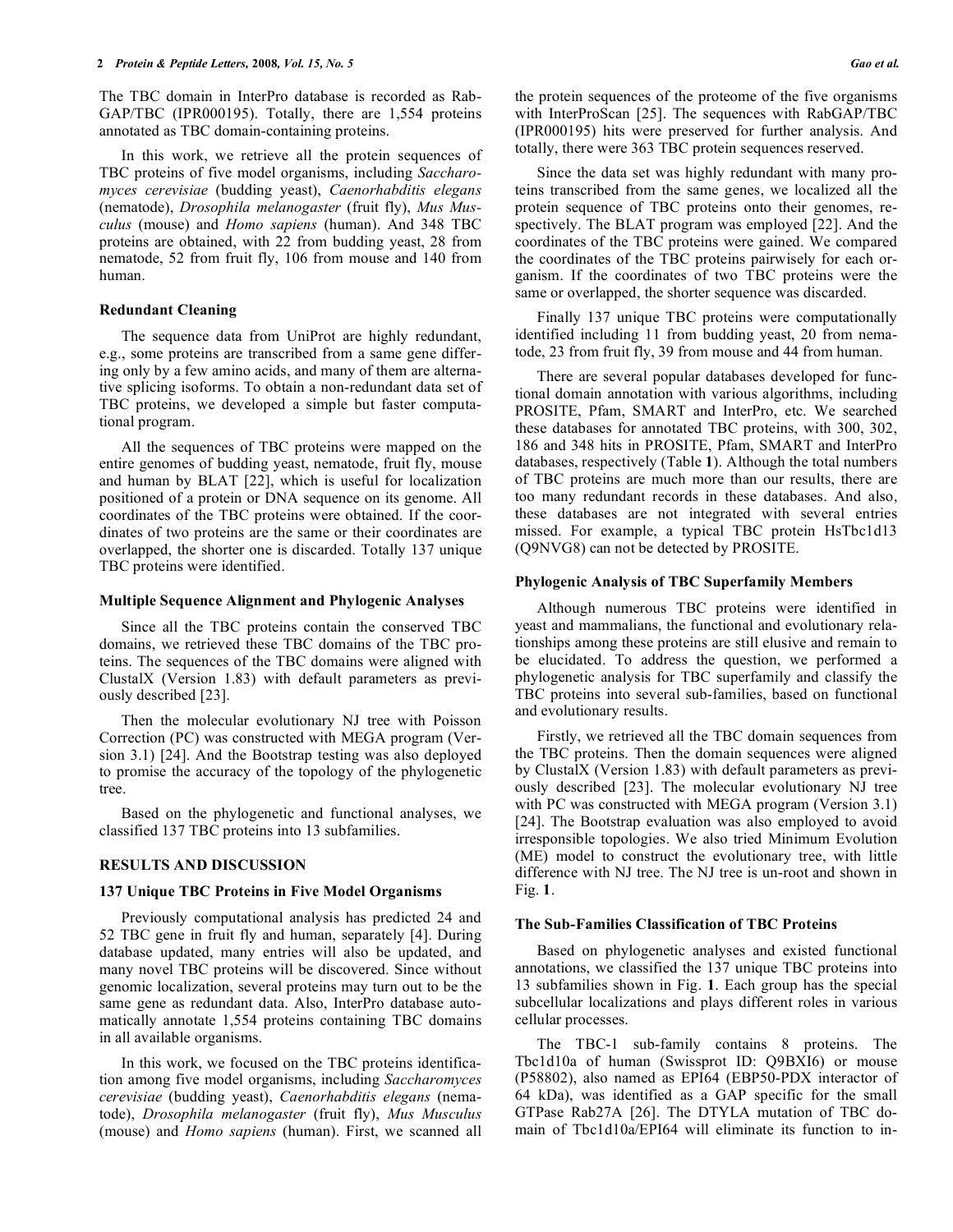**Table 1. The TBC Proteins Annotated in PROSITE, Pfam, SMART and Interpro Database and Non-Redundant Data Set of Our Work. There are 348 Proteins in Five Model Organisms Automatically Annotated with TBC Domain in InterPro Database, 300 in PROSITE Database, 290 in Pfam Database and 186 in SMART Database. And Our Analysis Provided a Number of 137 Unique TBC Proteins Listed in Table**

| <b>Toolkits</b> | total | S.cerevisiae | C.elegans | D.melanaogaster | <b>M.Musculus</b> | <b>H.Sapiens</b> |
|-----------------|-------|--------------|-----------|-----------------|-------------------|------------------|
| <b>PROSITE</b>  | 300   | 10           | 25        | 42              | 108               | 115              |
| Pfam            | 302   | 13           | 25        | 34              | 123               | 107              |
| SMART           | 186   | 10           | 22        | 28              | 56                | 70               |
| InterPro        | 348   | 22           | 28        | 52              | 106               | 140              |
| Our results     | 137   | 11           | 20        | 24              | 39                | 43               |

duce the melanosome aggregation [26]. The Tbc1d10a/ EPI64 also interacts with the PDZ domain of EBP50, playing an important roles in microvillar morphology. Since the proteins in TBC-1 group are highly conserved, we propose these proteins might have similar functions.

 The TBC-2 group is the most interesting sub-family in our study. The human USP6/Tre-2 oncogene is a hominoidspecific gene, with DNA-binding activity. The USP6/Tre-2 is functional as a ubiquitin carboxyl-terminal hydrolase in CaM-dependent manner *in vivo* [27], controlled a signaling pathway leading to actin cytoskeleton remodeling and regulated the Arf6-dependent plasma membrane recycling system [13]. And its aberration will induce a variety of cancers [20]. In our analysis, we also found several other hominoidspecific genes, including HsTbc1d3, HsTbc1d3p2, HsMGC51025. These genes have no orthologs in both mouse and rat and might be originated after human-rodents divergence, with distinct coordinates on human genome (see in Table **2**). The Usp6nl is similar with the N-terminal of USP6, without the peptidase domain. And the HsTbc1d3, HsTbc1d3p2, HsMGC51025 are also lack of peptidase domain. Thus, in TBC-2 sub-family, only the human USP6/Tre-2 is a ubiquitin carboxyl-terminal hydrolase. And the functions of other components still remain to be dissected.

 The TBC-4 sub-family comprises 19 proteins, which specifically activate the GTPase activity of Rabs and probably function in the cross-talk of membrane traffic and cell adhesion. Yeast Gyp5p, another GAP of Ypt1p, accelerates the intrinsic GTPase activity of Ypt1p, but Gyp5p displayed different subcellular localization from Gyp1p as previously described [12]. In the progress of cytokinesis, Gyp5p partly co-localizes at the bud emergence site, the bud tip and the bud neck and takes part in control of polarized exocytosis [10]. In mammalians, human Evi5 is an oncogene [21] and localizes on centrosome and binds with alpha- and beta- tubulins during interphase [18]. During cytokinesis, Evi5 translocates to the midbody, interacting with the centromere passenger protein complex of INCENP-Aurora-B-Survivin [19]. Also, Evi5 is a specific GAP of Rab11 [28]. Another component RabGAP1/GAPCenA is localized on centrosome, as a Rab6 GTPase activating and interacting protein, participates in the coordination of microtubule and Golgi dynamics during the cell cycle, and plays a role in microtubule nucleation [17]. Taken together, the members of TBC-4 group might be implicated in cellular polarization and cell cycle process.

 The TBC-5 is the most divergent group in our results. The HsGrtp1 is a growth hormone Regulated TBC Protein [29], and the detailed function is unclear. But in budding yeast, the Msb3 and Msb4 interact with Cdc42 and Spa2 and regulate the cellular polarity [11]. These two proteins both located at the budding site and were the cellular components of bub tip. And Mdr1 located in cytosol to regulated the protein trafficking [30]. Also, the HsTbc1d2 (Q9BYX2) is differentially expressed in prostate normal and cancer cells, proposing a potential role in tumorgenesis. We propose the proteins of TBC-5 group might be implicated in cellular polarity and tumorgenesis in metazoans.

 The TBC-7 is a small group and specific for yeast. The Ypt6p is the preferred substrate of Gyp6p, which actives the GTPase activity of Ypt6p [15]. A complete loss of GAP activity and Ypt6p binding were resulted from short N-terminal and C-terminal deletions of Gyp6p [31]. Although the Ypt6p-specific Gyp6p is the smallest of the eight known Ypt/Rab GAPs from yeast with 458 amino acids, there is no ortholog found in other organisms based on sequence alignment. And the function of Gyp8 is unknown. But with its high similarity with Gyp6, we propose Gyp8 is also a GAP of Ypt6 with similar function of Gyp6 [15].

 The core protein of TBC-9 sub-families Gyp1, with function as GTPase regulators, which play key roles in internalized membrane material recycling and vesicle trafficking. Hydrolysis of Ypt1p-bound GTP is negatively regulated by Gyp1p to balance vesicle transport between endoplasmic reticulum and Golgi apparatus. The Gyp1 is localized on Golgi apparatus as the GAP of Ypt1 [2,15,16].

 In TBC-10 group, the yeast Gyp7p is conserved from budding yeast to human based on sequence alignment. It accelerates the GTPase activity of preferred substrate Ypt7, compared to other proteins, such as Ypt31, Ypt32, Ypt1, Ypt6 and Sec4. Also, the Gyp7 was implicated in the control of polarized exocytosis [10]. Moreover, the human Tbc1d15 of TBC-10 group was identified as a specific GAP of Rab7 [32]..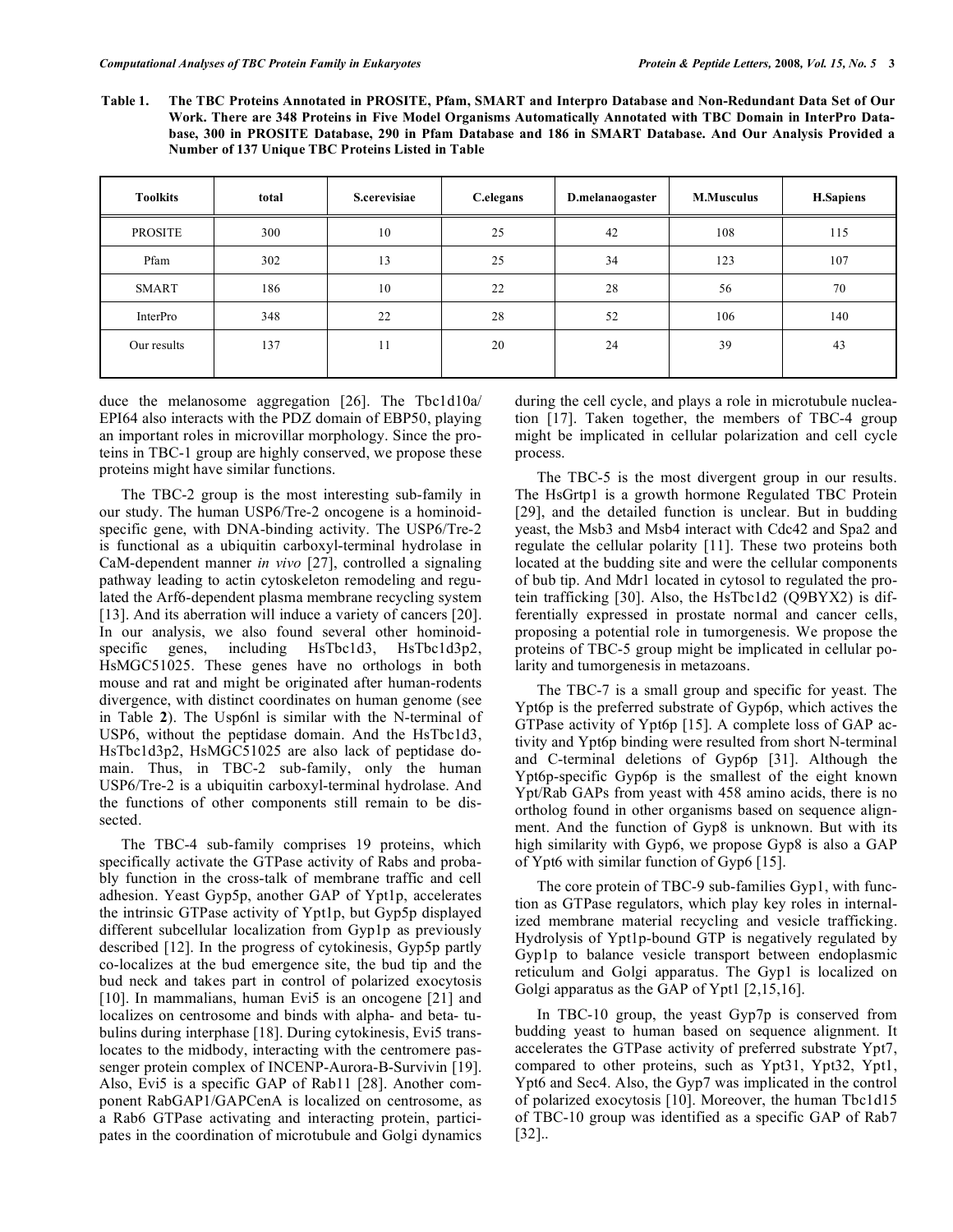

**Fig. (1).** Evolutionary analysis and classification of TBC superfamily. The 137 TBC proteins from five model organisms were employed, and the Neighbor-Joining (NJ) tree with bootstrap testing was constructed. Based on the phylogenetic and functional analyses, we classified the TBC proteins into 13 subfamilies.

| TBC-2                           | <b>Swissprot ID</b> | Chromosome No. | <b>Strand</b> | <b>Start</b> | End      |
|---------------------------------|---------------------|----------------|---------------|--------------|----------|
| MmUsp6nl                        | O80XC3              | 2              | $^{++}$       | 6308329      | 6359011  |
| HsUsp6nl                        | O92738              | 10             | $+ -$         | 11544449     | 11609570 |
| H <sub>s</sub> USP <sub>6</sub> | P35125              | 17             | $++$          | 4974387      | 5016994  |
| HsThc1d3                        | O8IZP1              | 17             | $+ -$         | 33541609     | 33550662 |
| HsTbc1d3p2                      | O6PD72              | 17             | $+ -$         | 57698795     | 57706258 |
| <b>HsMGC51025</b>               | <b>O86UD7</b>       | 17             | $++$          | 15579388     | 15586064 |

**Table 2. The Hominoid-Specific Genes of Usp6nl in TBC-2 Group. The HsUSP6, HsTbc1d3, HsTbc1d3p2 and HsMGC51025 are Generated by Gene Duplication of Usp6nl, After Human-Rodents Divergence** 

 All of the TBC-12 proteins contain a protein kinase (PK) domain. We propose these proteins could have kinase activity to phosphorylate their substrates.

 Intriguingly, although Usp6 and Usp6nl of TBC-2 group were shown moderate similarity with their distant homologs Msb3 and Msb4 of TBC-5 sub-family in budding yeast, however, they can totally replace Msb3 and Msb4 in yeast [33].

 The functions of TBC-3, TBC-6, TBC-8, TBC-11 and TBC-13 groups are still elusive from yeast to human. And further experimental identification will shed a light on the functions of these proteins. Also, several TBC proteins could not be classified into any sub-families and regarded as orphan proteins, e.g., Bub2 and YHL029C of budding yeast.

 In our results, only sixteen TBC proteins are well annotated with subcellular localizations. Interestingly, these pro